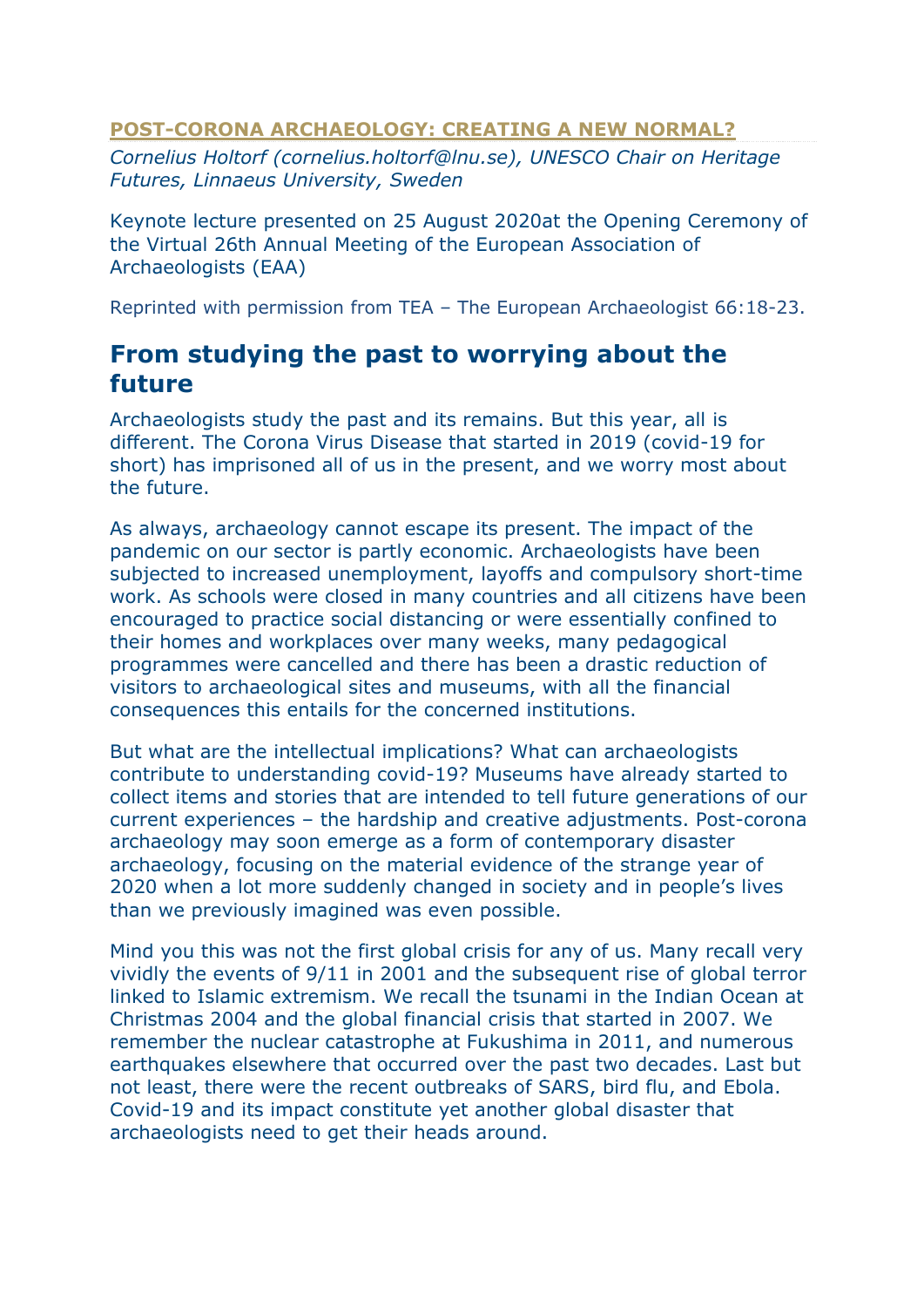Are there any lessons archaeologists can help society learn from the current crisis for the future?

We often claim these days to be working for sustainable development. What could this mean, considering the post-corona world? Archaeologists are well aware of the impact that historical disasters have had on social, cultural and economic development. But what will be – or should be – the long-term implications of covid-19? If any?

Perhaps most relevant in immediate post-corona society will be the question: which disaster will strike us next? What can we know about the future anyway? Do we have more to say than the fortune teller down the road?

As it turns out, the corona virus pandemic was not only foreseeable but also foreseen by relevant experts and even by some politicians. Indeed, we know much more about the future than we sometimes are prepared to admit. We know about

- ongoing climate change,
- the emergence of artificial intelligence,
- aging populations in many parts of the world,
- the demographic and economic rise of Asia,
- urban growth, and
- continuing global inequalities.

All these discernible trends will bring major changes to societies around the world over the coming decades.

Maybe the right question is not what we can know about the future (including any coming disasters) but rather how our knowledge of the future and the major changes that we see coming can best inform present decisions so as to minimize human suffering and maximize development for the better.

How to meet the needs of future generations has never really been properly asked in archaeology, despite it being wedded to the idea of preservation (Högberg et al 2017). How will the archaeological heritage actually benefit future generations for whom we preserve it, whether in situ or by record? We cannot just assume that what makes sense and is valuable in the present will continue to do so throughout the 21st century and beyond. Systematically addressing the question about the needs of future generations and letting the answers that emerge inform our actions in the present is one way of conducting a credible archaeology for the future (Holtorf 2020a; Holtorf and Högberg forthcoming).

There are of course many details about the future which we will not be able to anticipate, even when we have an idea about some more general trends that lie ahead of us. Uncertainty about specific future events may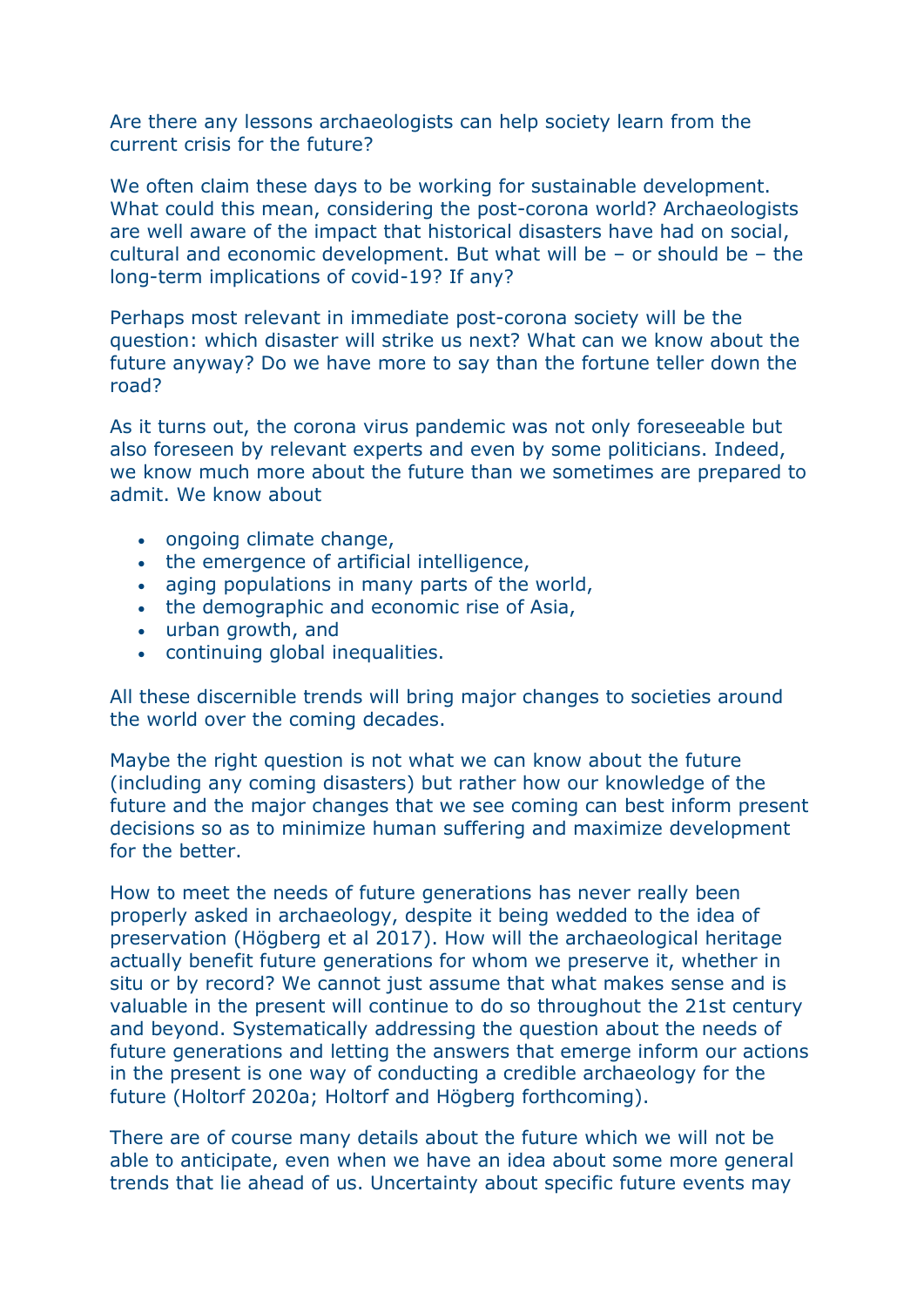be considered as a disabling barrier for successfully foreseeing and planning ahead, especially when the scope is longer than a couple of years. But this kind of uncertainty is also empowering. It enables us to make creative choices in the present. Perhaps more than anything else, it demands from us to assume responsibility for our own actions (Harrison et al 2020).

The uncertainty of the future poses an important question to us: what kind of new, post-corona normal would we like to create for archaeology and indeed beyond?

Here is a first lesson for a post-corona archaeology:

*Let's take the future seriously and do our best to ensure that archaeology actually contributes to sustainable development that will benefit future generations in concrete ways.*

## **The significance of networking**

The European Association of Archaeologists (EAA) has been promoting networking and collaboration since its first beginnings in the early 1990s. This was a time when the Iron Curtain had fallen but Europe was still very much divided into East and West. Over the past two and a half decades, the EAA has been bringing together many professional archaeologists and people engaged in archaeology and the past, across all of Europe and increasingly beyond.

The EAA has been emphasizing our professional commonalities. Rather than celebrating (or bemoaning) the differences that exist in European archaeology, we have been welcoming each other as colleagues, not the least during the Annual Meetings that have been held in all parts of Europe (Figure 1), and their wide range of sessions, roundtables and social events.

It is clear: in the EAA we share so much more than what divides us. We all benefit from getting to know each other. In the process we discover not only shared interests and aspirations but also common problems and concerns. Not the least, we have been discovering our responsibilities for each other as fellow European archaeologists and indeed fellow human beings.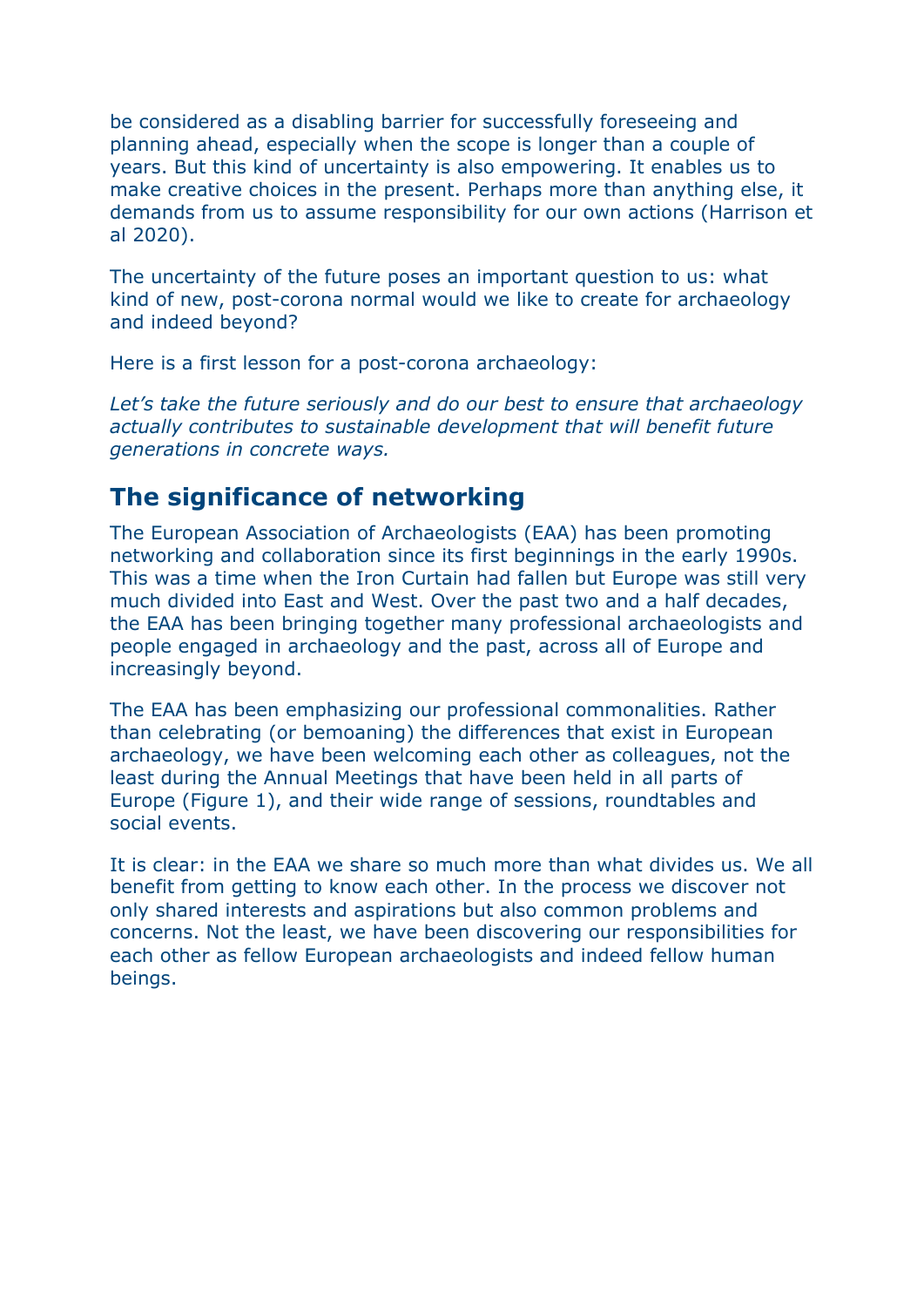| $\frac{\mathbf{E}}{\mathbf{A}}$ |       | <b>European Association</b><br>of Archaeologists |             |                                     |                     |                  |             |   |
|---------------------------------|-------|--------------------------------------------------|-------------|-------------------------------------|---------------------|------------------|-------------|---|
|                                 |       |                                                  |             | Sign Out 1 Hi, Cornelius 4 Cart 1 1 |                     | Q Keyword Search |             | М |
| Home                            | About | <b>Membership</b>                                | Conferences | <b>Communities</b>                  | <b>Publications</b> | Awards           | <b>News</b> |   |
| Contact                         |       |                                                  |             |                                     |                     |                  |             |   |

EAA Home » EAA Conferences » Past EAA Conferences

#### **PAST EAA CONFERENCES**

Please click the red dots on the map or check the link for more information or website of the particular conference. Downloadable programme or abstract books in pdf are available since the 2004 conference by clicking on the book cover.



Figure 1: Map of the locations of EAA Annual Meetings 1994-2020. Source: EAA webpages

The Corona crisis has challenged much of this. We are not meeting physically this year, and after this lecture we are invited to attend a somewhat different welcome reception where we will talk to each other over a drink enjoyed from home.

This spring we saw how nations separated from each other, not only in terms of the spread of the pandemic but also in terms of border closures and in the spread of deeply felt sentiments on the merits of various national policies.

As somebody living in Sweden, it has been a shock to me to observe how fellow Europeans in other countries portrayed Sweden's corona strategy in very unkind terms that did not at all correspond to my own experience and knowledge of what was going on.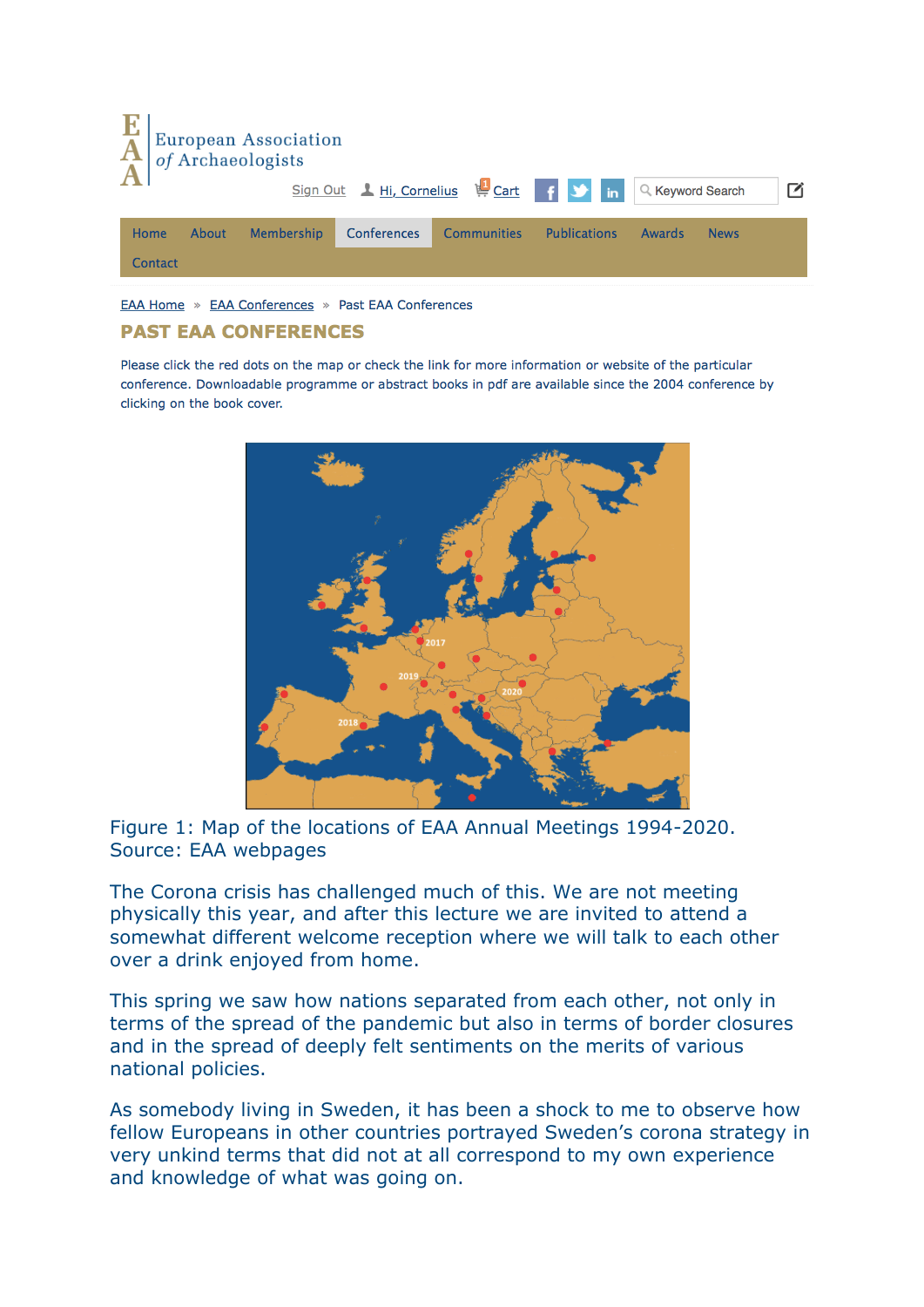It was similarly surprising to observe how some rifts appeared between the Nordic countries and even within Sweden, when for a period Stockholmers (where the virus had spread most) were no longer welcome in their summer houses in other regions of Sweden. The resulting calls for increasing national and perhaps regional self-sufficiency are very worrying.

Although we are all affected differently, and some a lot more than others, the corona crisis is a crisis that we are faced with collectively as human beings on this planet. It can only be overcome through collaboration, solidarity and trust between people, whether that is

- in public transport,
- at the workplace,
- in national parliaments,
- in meetings among the European Heads of Government,
- in the United Nations Security Council,
- in vaccine research or, and not the least
- in our direct relations with people and societies in other parts of the world.

Unfortunately, archaeology has a long tradition of emphasizing differences rather than similarities. We are good at drawing boundaries on maps. We distinguish between different types of material to discern different human traditions and behaviour, and how they changed over time.

Indeed, we speak of something called 'material culture' when we mean things – as if things can be meaningful only insofar as they represent specific cultures.

Archaeology has also engaged extensively with all kinds of social hierarchies and patterns of conflict between different groups of people.

It is fair to say that from the very beginning of our discipline, there was a concern with differentiation in the masses of material that archaeologists investigated.

In recent decades, cultural heritage issues came increasingly onto the agenda of archaeology. As heritage, archaeological sites and objects became significant indicators of unique cultural identities in the present. Every cultural group had their own heritage and seemingly needed their own archaeology, separate from that of their neighbours.

On the global level, the World Archaeological Congress and UNESCO have been among those emphasizing the need to preserve cultural diversity, which arguably now constitutes their main paradigm concerning cultural heritage.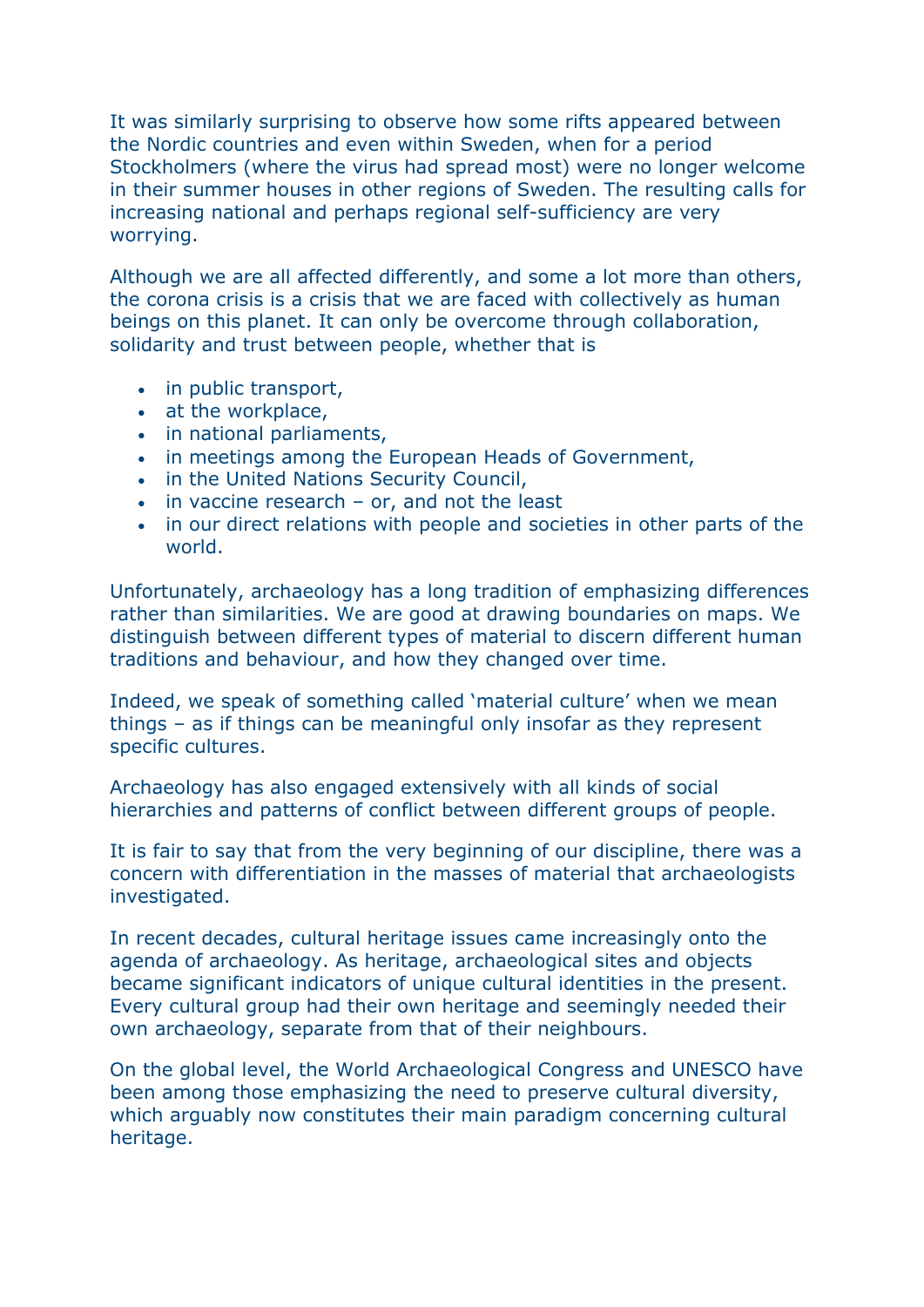But cultural diversity implies difference and encourages perceptions of "us and them", both in the past and in the present. Perceptions of "us and them" do not always bring about trust, solidarity and collaboration between humans around the world. Instead, they cement divisions that can make understanding difficult and may encourage mistrust and even hostility between people, prefiguring rifts, such as those that covid-19 has resulted in globally (Holtorf and Bolin 2020).

I would like to suggest that perhaps the value of emphasizing differences and recognizing diversity has at times been overstated.

- Maybe the time has come to focus more on what people have been sharing with each other all along.
- Maybe we should study more often how people collaborated and indeed collaborate with each other now, both within any one society and between them.
- Maybe it is time to put existing differences and inequalities to one side and make more of the many ways in which we all, as human beings, are equal and pretty similar really.

Networks like those encouraged by the EAA are one important way for archaeologists to meet and connect with each other, overcoming differences and finding common ground.

This then is my second lesson for a new normal in post-corona archaeology.

Let's go beyond the notion of cultural diversity and focus on what people *shared and indeed share, promoting trust, solidarity and collaboration between human beings on this planet.*

# **The value of cultural heritage**

Archaeologists and others have long been arguing that cultural heritage can make a wide range of important contributions to present-day society and societal development. There have been numerous papers at the EAA meetings and elsewhere about the significance of a variety of values associated with archaeological heritage in contemporary society.

Unfortunately, during the corona crisis it appeared as if much of this work has been conducted in vain. Archaeology, and indeed the realm of culture at large, were commonly reduced to the economics of lost income and job redundancies in the cultural sector on the one hand – and the compensation of hardship through enjoyable cultural distractions on the other hand.

UNESCO's Ernesto Ottone, Assistant Director-General for Culture, for one, stated prominently that "At a time when billions of people are physically separated from one another, culture brings us together. It provides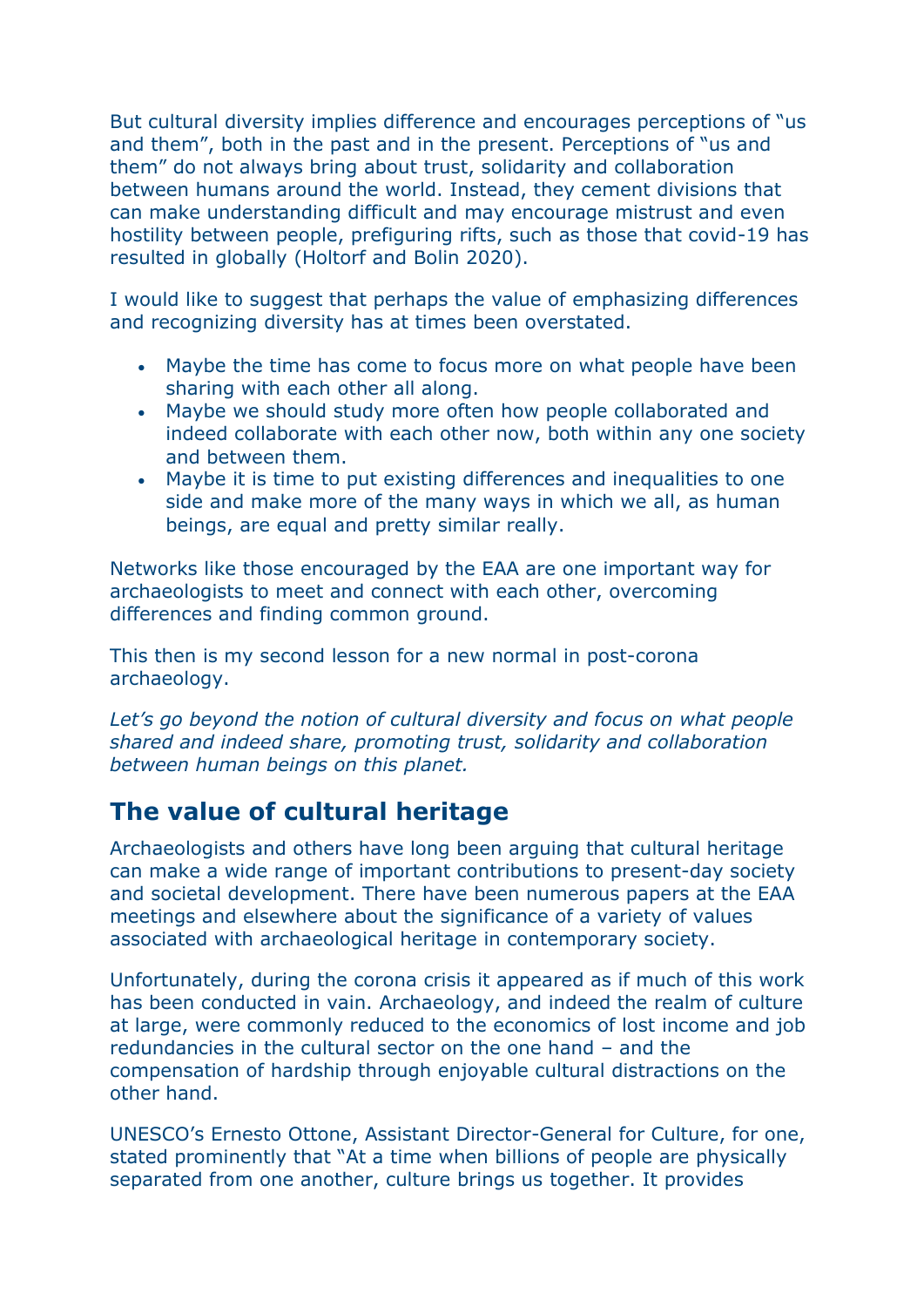comfort, inspiration and hope at a time of enormous anxiety and uncertainty." ([https://en.unesco.org/news/moments-crisis-people-need-culture\)](https://en.unesco.org/news/moments-crisis-people-need-culture)

This is actually a rather limited claim, selling culture and heritage too short. Forgotten are all claims that culture has the potential to contribute to a large variety of social, economic and environmental development goals. Culture is not just about money and comfort.

As recently as 25 May this year, the Council of the European Union made a remarkable decision committing to a much more ambitious agenda which is worth quoting at some length, as this is so new that not all of you may be familiar with it yet:

"Culture is intrinsically linked to all three dimensions of sustainable development (economic, social and environmental), and several fundamental objectives of cultural policies and measures at EU level converge with the UN Sustainable Development Goals (SDGs) and their targets, which form the backbone of the 2030 Agenda for Sustainable Development: they include fostering inclusion, diversity, identity, participation, creativity and innovation. The impact of these policies and measures also fully complements the results of sustainable development: improved health and well-being, growth, innovation and job creation, and urban regeneration." ([https://www.consilium.europa.eu/media/44118/st08271-en20.pdf\)](https://www.consilium.europa.eu/media/44118/st08271-en20.pdf)

This wide-ranging potential of culture, including cultural heritage, is significant in the present context. Cultural heritage has the potential to address some of the rifts I mentioned that, as an outcome of the corona crisis, have emerged running through individual countries, the whole of Europe, and indeed the entire world (Holtorf and Bolin 2020).

Archaeology is not just about money and comfort, but it can contribute to promoting a culture of peace and understanding between the citizens of the world, promoting exactly the trust, solidarity and collaboration I was talking about earlier. This cannot, however, be achieved with national archaeologies or indeed national heritage, and the same applies for supranational equivalents such as the notion of a European heritage. Archaeology and cultural heritage must be forces of inclusion rather than exclusion.

The culture I am talking about can emerge from archaeological practice in two ways.

There is a widely shared interest in the past of humanity and how we got to be where we are today. This story can be (and often has been) told as a story of different civilizations and cultures that connect to various present-day nations and cultural groups. But it can also, and I suggest had better be told as a story of human beings that in a variety of conditions around the world led their lives together with other human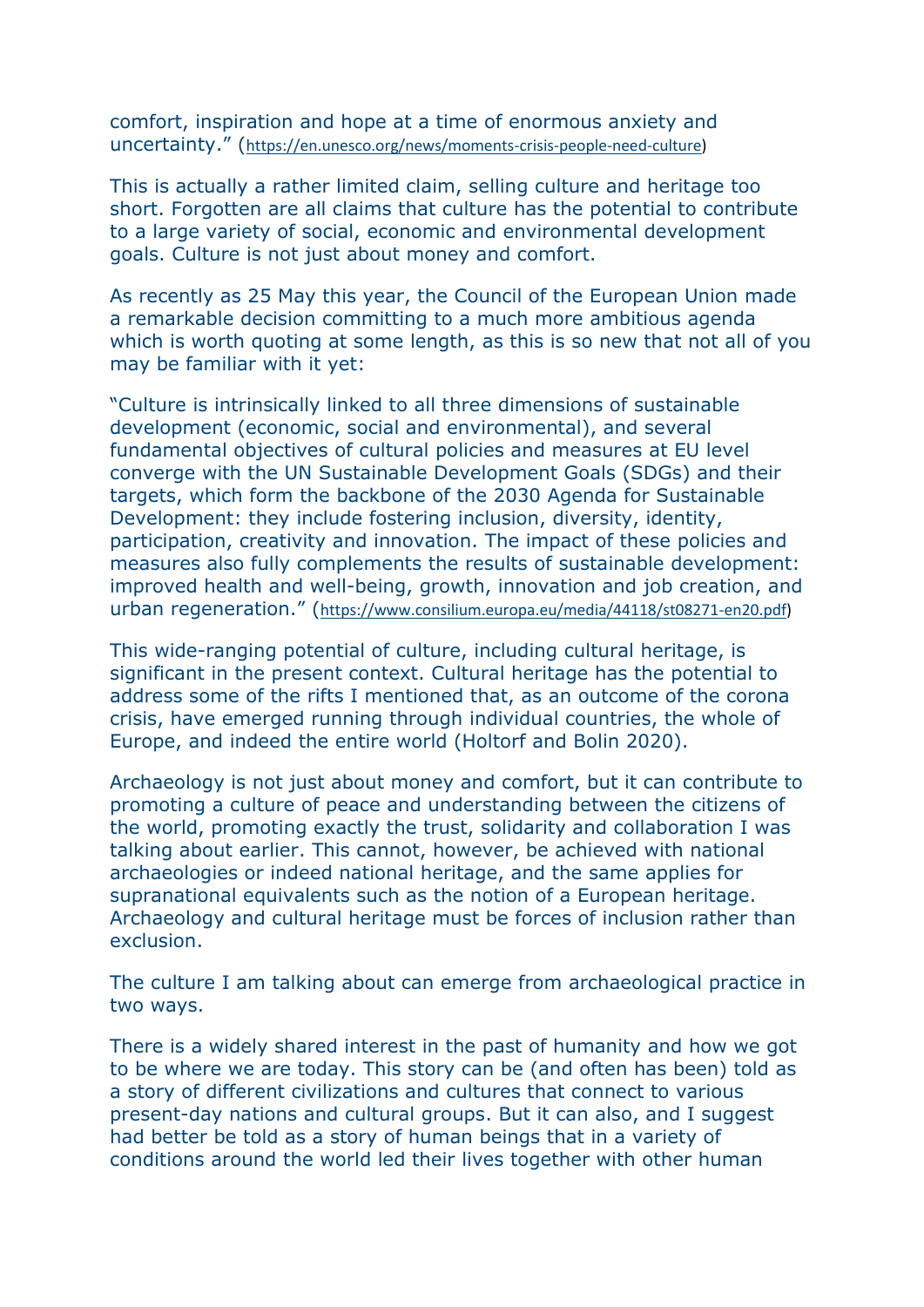beings, going through a variety of hardships but also accomplishing many feats.

When engaging with archaeology and the past, we can relate to, value and learn from the stories of all these people in a number of different ways. We may, for example, find ourselves in the same places, practice related activities, encounter similar hardships, solve comparable problems, or accomplish equivalent feats as they did.

Equally important is the mutual professional understanding that manifests itself in the work of associations like the EAA. It matters how the two and a half thousand EAA members relate to one another, rely on each other and support each other. It matters how they communicate and collaborate with each other in various ways, overcoming the existing language barriers (Figure 1). Similar relations also exist among other groups of professionals. Together, the principles we practice may prefigure future society in Europe and beyond (Holtorf 2020b).

There is a famous claim in the 1945 Constitution of UNESCO: "since wars begin in the minds of men, it is in the minds of men that the defences of peace must be constructed".

Today we may talk about humans rather than men, but the logic still applies. In the middle of a global pandemic that has become a global crisis that has brought about a range of rifts and animosities between people in different nations, what could be a more honourable goal for European and global societies than working for peace?

This then, is my third and last lesson for a new normal in post-corona archaeology´:

Let's realise more often the value of culture, cultural heritage and archaeological practice to be inclusive and bring people together, promoting peace among humans both in society and between societies.

This seems to be as good a point as any on which to end. Thank you very much for your attention!

### **References/Further reading**

Harrison, R., C. DeSilvey, C. Holtorf, S. Macdonald, N. Bartolini, E. Breithoff, H. Fredheim, A. Lyons, S. May, J. Morgan and S. Penrose, with contributions by A. Högberg and G. Wollentz (2020) Heritage Futures. Comparative Approaches to Natural and Cultural Heritage Practices. London: UCL Press, available in open access via <https://www.uclpress.co.uk/products/125034> Högberg, A., Holtorf, C., May, S. and Wollentz, G. (2017) No future in archaeological heritage management? World Archaeology 49 (5), 639- 647, available in open access